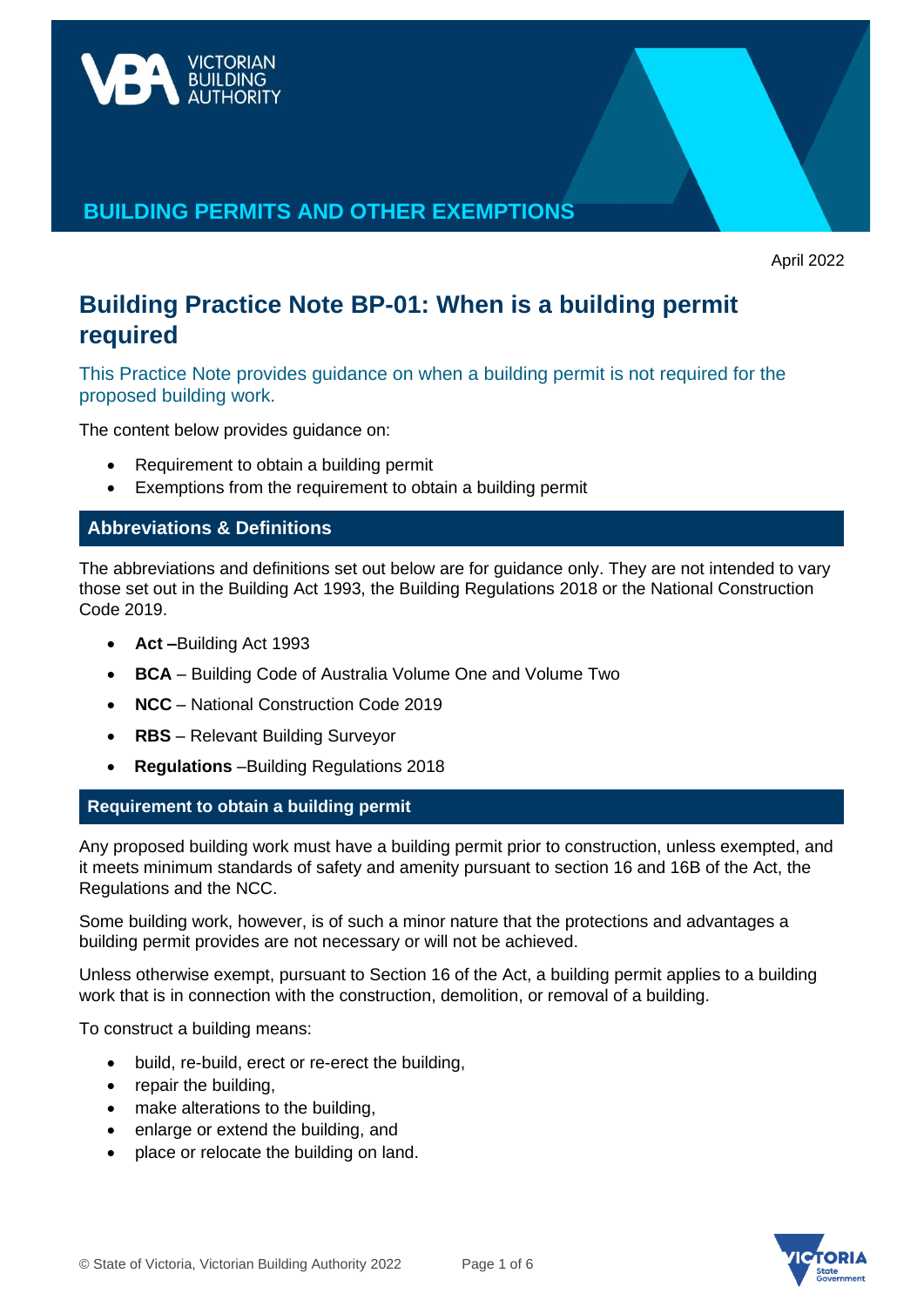

It is an offence to carry out building work without a building permit being issued and in force. Building work conducted without a permit will result in heavy penalties, as prescribed under sections 16 and 16B of the Act.

#### **Exemptions from the requirement to obtain a building permit**

Schedule 3 of the Regulations specifies the building work and buildings exempt from the building permit requirements. It is important to refer to the schedule to fully understand the provisions relating to the exemption. While some building work is exempt, the proposed building work may still be required to comply with the NCC.

All building practitioners must determine if the proposed building work falls within one of the exemptions. The examples provided below are for guidance only. They are not intended to vary those prescribed within the Act or the Regulations.

#### **Construction of a freestanding Class 10a building**

The construction of a freestanding Class 10a building (e.g. private garage, carport or shed) is exempt from requiring a building permit providing that:

- it has a floor area not exceeding 10m²; and
- is not more than 3m in height, or if situated within 1m of a boundary, is no more than 2.4m in height; and
- if appurtenant to a building of another Class on the same allotment, it is located no further forward on the allotment than the front wall of the building to which it is appurtenant; and
- if it is not appurtenant to a building of another Class on the same allotment, it is the only Class 10a building on the allotment and is set back at least 9m from the front street alignment and at least 2m from each side street alignment; and
- it is not constructed of masonry.



A planning permit may be required for the construction of a Class 10a building. Where a freestanding Class 10a building is proposed to be located over an easement or an asset of the relevant authority, legislation may require that consent is obtained from the relevant authority prior to the construction of the building.

#### **Demolition of a freestanding Class 10 building**

Demolition of a freestanding Class 10 building (e.g. private garage, carport, shed, fences, retaining walls, swimming pools and private bushfire shelters) is exempt from requiring a building permit provided that:

- it is not constructed of masonry; and
- does not exceed 40m<sup>2</sup> in floor area; and
- will not adversely affect the safety of the public or occupiers of the building; and
- is not work carried out on, or in connection with, a building included on the Heritage Register within the meaning of the Heritage Act 2017.

#### **Example**

A proposed demolition of a 5m<sup>2</sup> freestanding shed that is situated adjacent to a right of way easement. The proposed demolition will likely result in the safety of the public being adversely affected and it does not meet the exemption requirements.



A planning permit may be required for the demolition of a Class 10 building.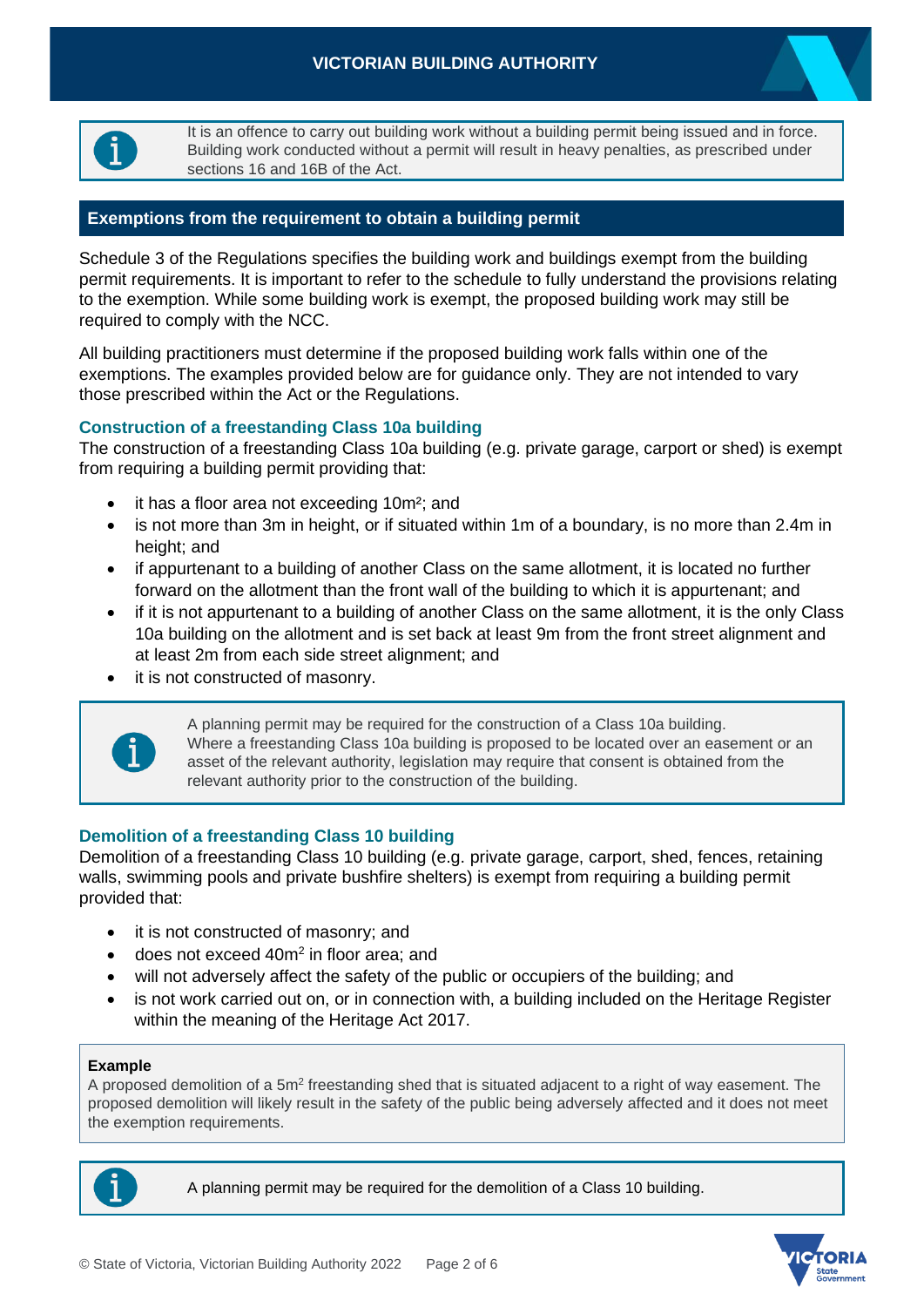

Repair, renewal, or maintenance of a part of an existing building is exempt from requiring a building permit provided the building work:

- will not adversely affect the structural soundness of the building, and does not include:
	- o an increase or decrease in the floor area or height of the building; or
	- o underpinning or replacement of footings; or
	- $\circ$  the removal or alteration of any element of the building that is contributing to the support of any other element of the building; and
- is done using materials commonly used for the same purpose as the material being replaced; and
- will not adversely affect the safety of the public or occupiers of the building; and
- will not adversely affect an essential safety measure relating to the building.

#### **Examples of exempted building work:**

- Replacing or repairing damaged weatherboards,
- Repairing or replacing non-fire rated wall, ceiling, or floor linings,
- Retiling a bathroom or kitchen,
- Reglazing or replacing a window without structural modifications, or
- Replacing roof tiles with roof tiles or roof sheeting with roof sheeting.

#### **Alterations to a building**

Alterations to a building are exempt from requiring a building permit provided the building work:

- will not adversely affect the structural soundness of the building, and does not include:
	- o an increase or decrease in the floor area or height of the building; or
	- o underpinning or replacement of footings; or
	- $\circ$  the removal or alteration of any element of the building that is contributing to the support of any other element of the building; and
- will not project beyond the street alignment; and
- will not adversely affect the safety of the public or occupiers of the building; and
- is not work carried out on, or in connection with, a building included on the Heritage Register within the meaning of the Heritage Act 2017; and
- is not work in relation to, and will not adversely affect, an essential safety measure relating to the building.

#### **Class 10b structure for the purposes of displaying a sign**

A Class 10b structure that is built for the purpose of displaying a sign is exempt from requiring a building permit provided the structure:

- is less than 3m from a street alignment and does not exceed 1m in height above ground level; or
- is not less than 3m from a street alignment and does not exceed
	- o a height of 8m above ground level; and
	- $\circ$  60m<sup>2</sup> in display area.

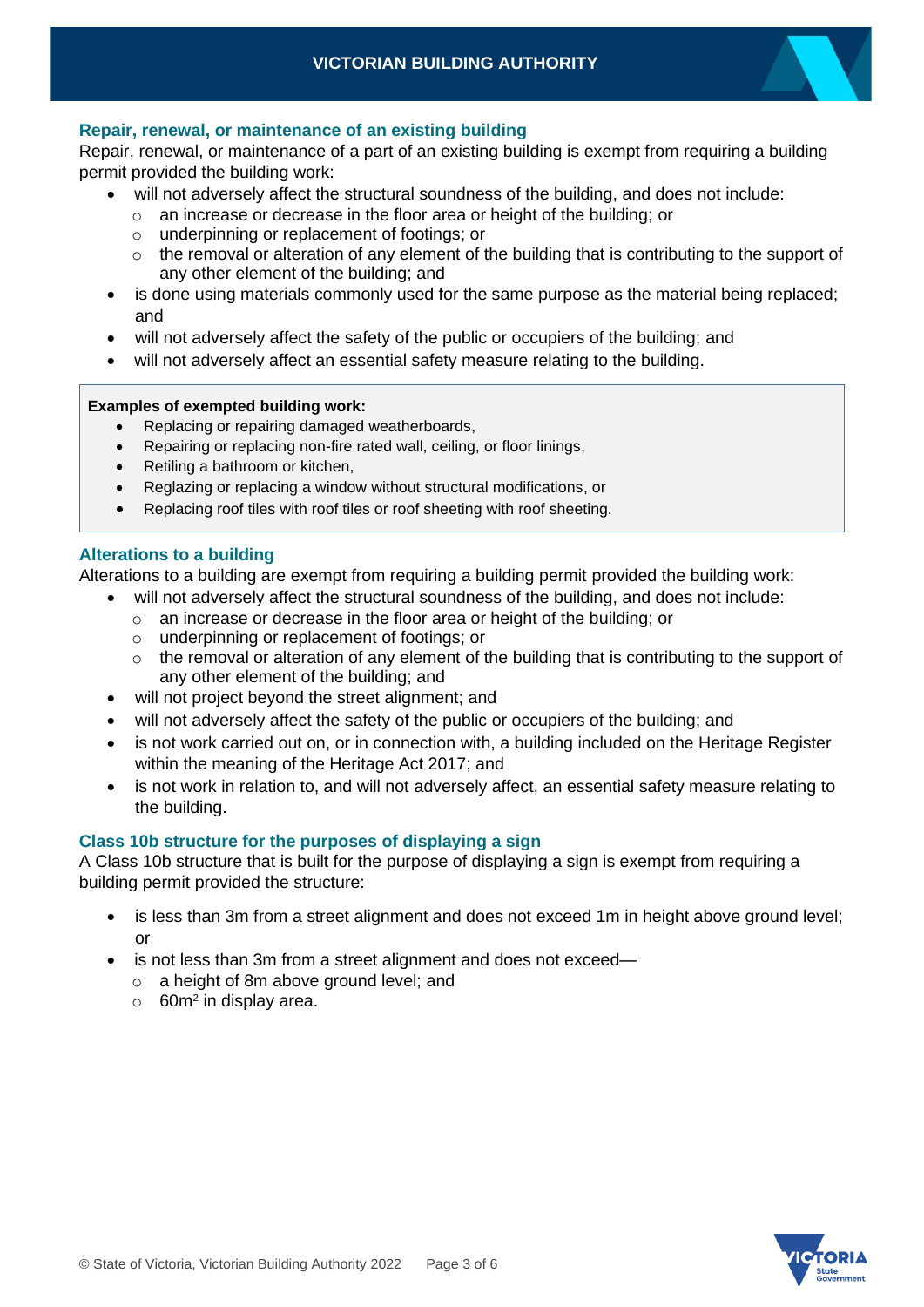#### **Construction of a pergola**

A pergola is defined in the Regulations as an open structure that is unroofed but may have a covering of open weave permeable material.

Pergolas are exempt from requiring a building a permit providing that it:

- is not more than 3.6m in height; and
- in the case of a pergola that is appurtenant to a Class 1 building, is located no further forward on the allotment than 2.5m forward of the front wall of that building; and
- in any other case, is located no further forward on the allotment than the front wall of that building to which it is appurtenant; and
- has a floor area not exceeding 20m<sup>2</sup>.



Any building work that is exempt, must still be designed and constructed to resist applied loads and to ensure it does not adversely affect any building to which it is attached.

#### **Real estate signs**

A temporary freestanding sign such as a real estate sign that is self-supporting will generally be exempt from a building permit as it can be classified as a temporary structure under item 7 Schedule 3 of the Regulations.

Real estate signs that are attached to buildings that do not meet the exemptions under item 4 or 12 of Schedule 3 of the Regulations are not exempt from the requirement to obtain a building permit.

#### **Excavation and infrastructure work**

Excavation work being carried out in connection with and for the purpose of constructing a building is building work and requires a building permit. For example, excavating the land to specified levels for a building.

A building permit is not required for excavations that are not for or in connection with a building. For example, land clearing to remove vegetation and to create flat land. A building permit is also not required for building works that are exempt such as excavating for retaining walls less than 1m in height and excavating for the construction of an exempt free-standing class 10a building.

#### **Solar panels and other roof mounted objects**

The installation of rooftop solar panels and other roof mounted plant or equipment installed on a building is classified as building work because it involves the alteration of an existing building.

Fixings for the installation may also adversely affect an existing roof structure. Different onsite conditions including roof coverings, roof pitch, type of framing, bracing and wind loads will need to be considered prior to the installation.

An assessment of the support structure by a registered civil engineer should be obtained so that all loading conditions, installation, and fixing methods are considered.

An exemption can be applied if the building work meets the exemption for alterations under item 4 Schedule 3 of the Regulations.

#### **Examples of solar panels:**

The proposed installation of rooftop solar panels will require additional framing to the roof structure to support the additional loads due to the rooftop solar panels. In this example, a building permit is required because the rooftop solar panels will adversely affect the structural stability of the building.

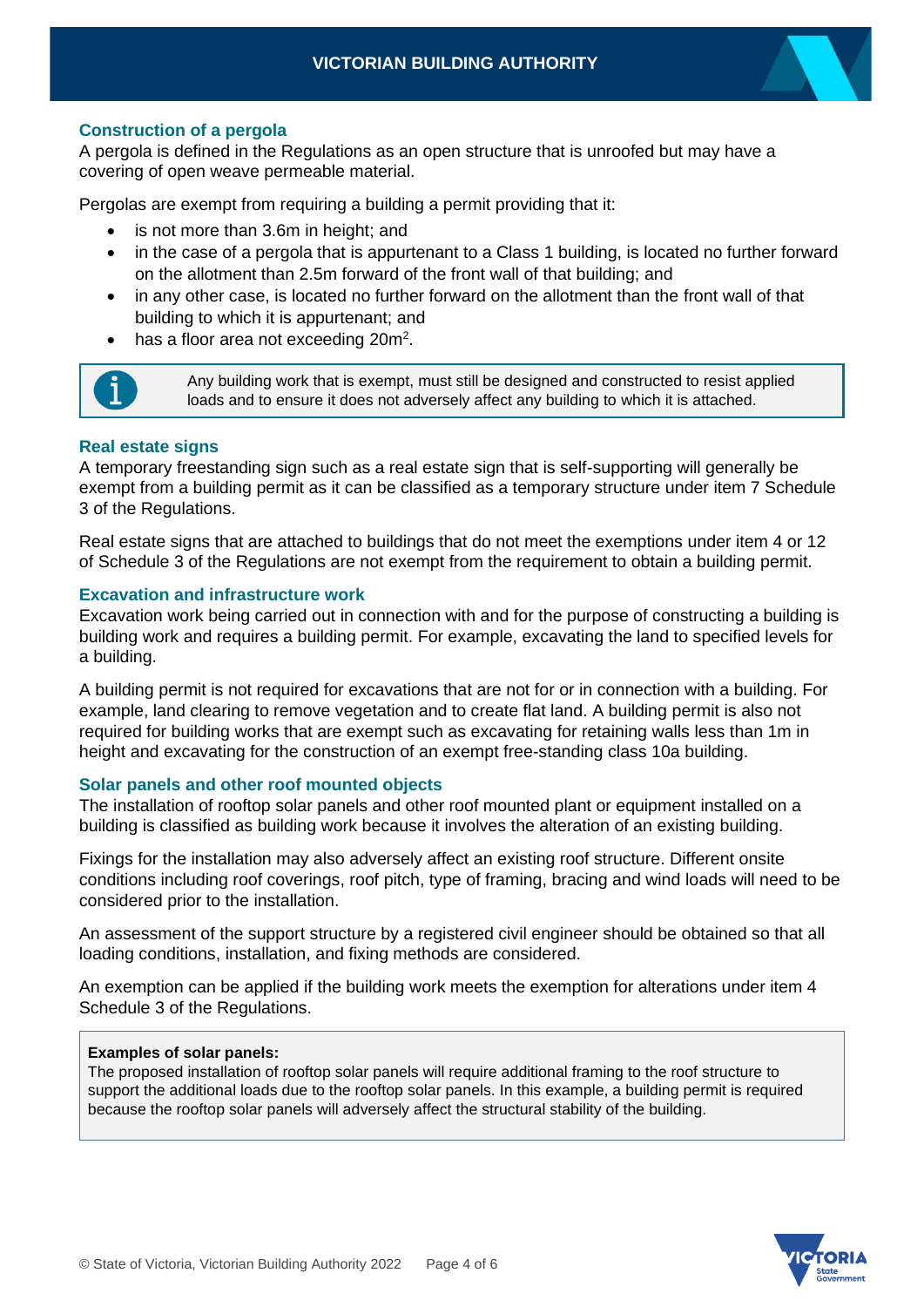#### **Decks and verandahs**

A building permit is required for decks and verandahs that are attached to a building such as a house or swimming pool, irrespective of size.

A building permit is required for detached decks as part of the amenity to a building.

#### **Fences**

Fences other than fences forming part of a swimming pool or spa barrier or forming part of an outdoor play space associated with a children's services, are exempt from a building permit if:

- is not more than 2m in height; and
- If within 3m of a street (except a lane, footway, alley or right of way) is a maximum of 1.5m high and not constructed of masonry, concrete or similar; and
- If within 3m of a street (except a lane, footway, alley or right of way) is a maximum of 1.2m high constructed of masonry, concrete or similar; and
- If within 9m of a point of intersection of street alignment (e.g. corner blocks) is a maximum of 1m high above the footpath.

A chain wire fence surrounding a tennis court is exempt from a building permit.

#### **Retaining walls**

Any retaining wall less than 1m in height is exempt from a building permit unless it is associated with other building work or with protection of adjoining property.

#### **Swimming pools spas and associated barriers**

Assembling, erecting or installing a swimming pool or spa and associated barrier that is all capable of being relocated is exempt from a building permit.

Swimming pools or spas and associated barriers that are not relocatable require a building permit.

A building permit is not required for replacing or altering any part of a barrier to rectify the noncompliance identified in an inspection by a swimming pool and spa inspector unless the building work involves:

- Replacing or altering more than 50% of the existing length of the barrier; or
- Replacing or altering the posts or footings of the barrier; or
- Using materials that are not commonly used for the same purpose as the material being replaced; or
- Increasing or decreasing the length or area enclosed by the barrier; or
- Replacing or altering a retaining wall that forms part of the barrier.

#### **Note:**

- A swimming pool means any excavation or structure (including a spa or relocatable structure) that is capable of containing 300mm depth of water and is principally used, designed, manufactured or adapted to be principally used for swimming, wading, paddling, bathing or similar activities.
- A relocatable swimming pool or spa must have a compliant barrier and must be registered with the council if erected for 3 or more consecutive days.
- Swimming pools that do not consist of multiple components and do not require any assemble such as small inflatable pools that require no assemble other than inflation, do not require a building permit as they are not considered buildings.